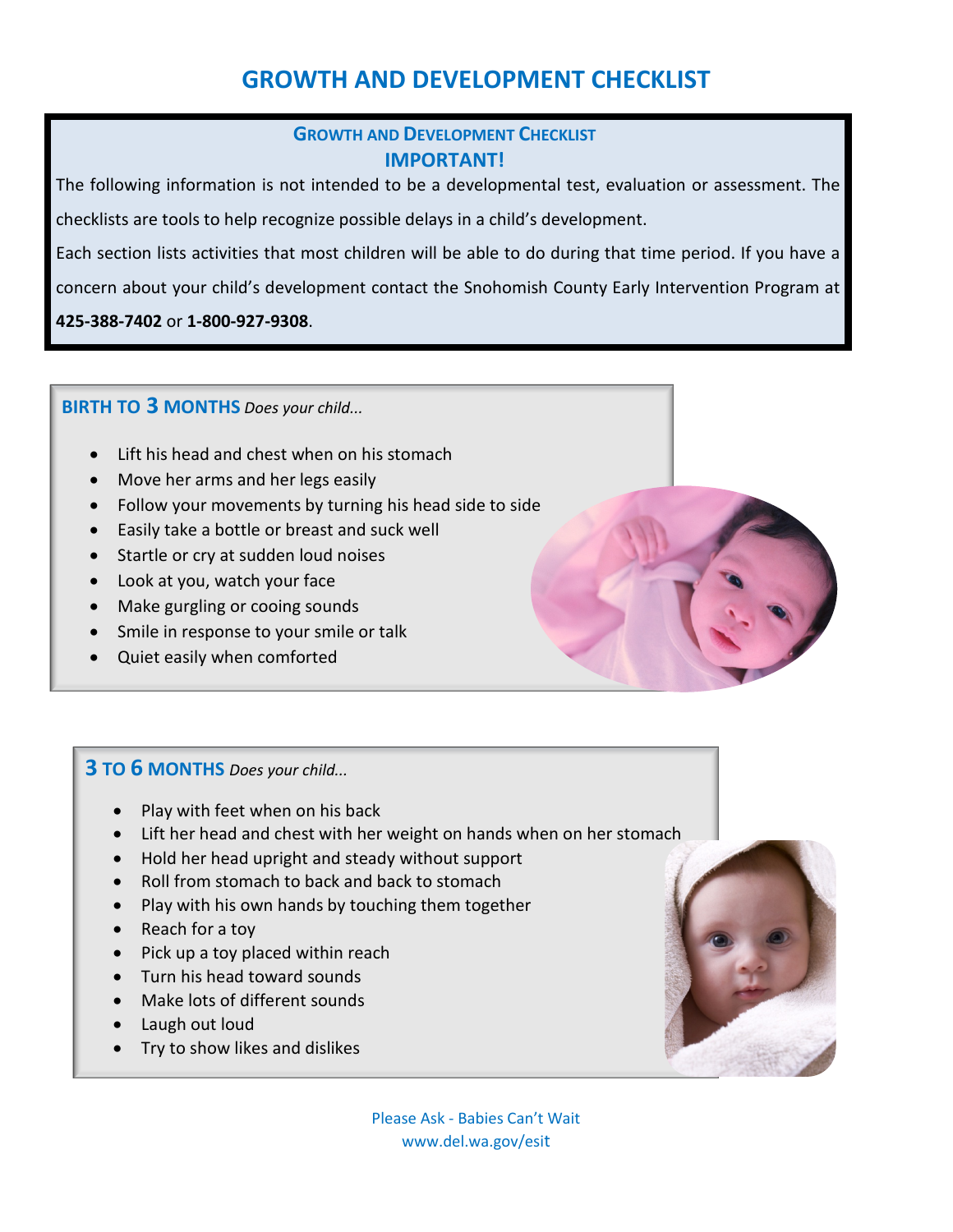**6 TO 12 MONTHS** *Does your child...*

- Pull himself to stand with some help
- Sit without help while playing with toys
- Transfer objects from one hand to the other
- Feed herself finger food
- Imitate waving bye-bye
- Let you know his needs with motions and sounds
- Copy speech sounds ("ba-ba", "ga-ga")
- Take turns while playing with adult (actions, sounds, or facial expressions)
- Let you know he understands a simple question ("Do you want some more?")
- Know parents from strangers



### **12 TO 18 MONTHS** *Does your child...*

- Walk alone
- Pick up small objects (raisin size)
- Put objects in and dump from containers
- Put one object on top of another
- Feed himself with spoon
- Say two or three different words in addition to "Mama" or "Dada"
- Ask for things using words
- Hold and drink from a cup with some spilling
- Point to several things or pictures when named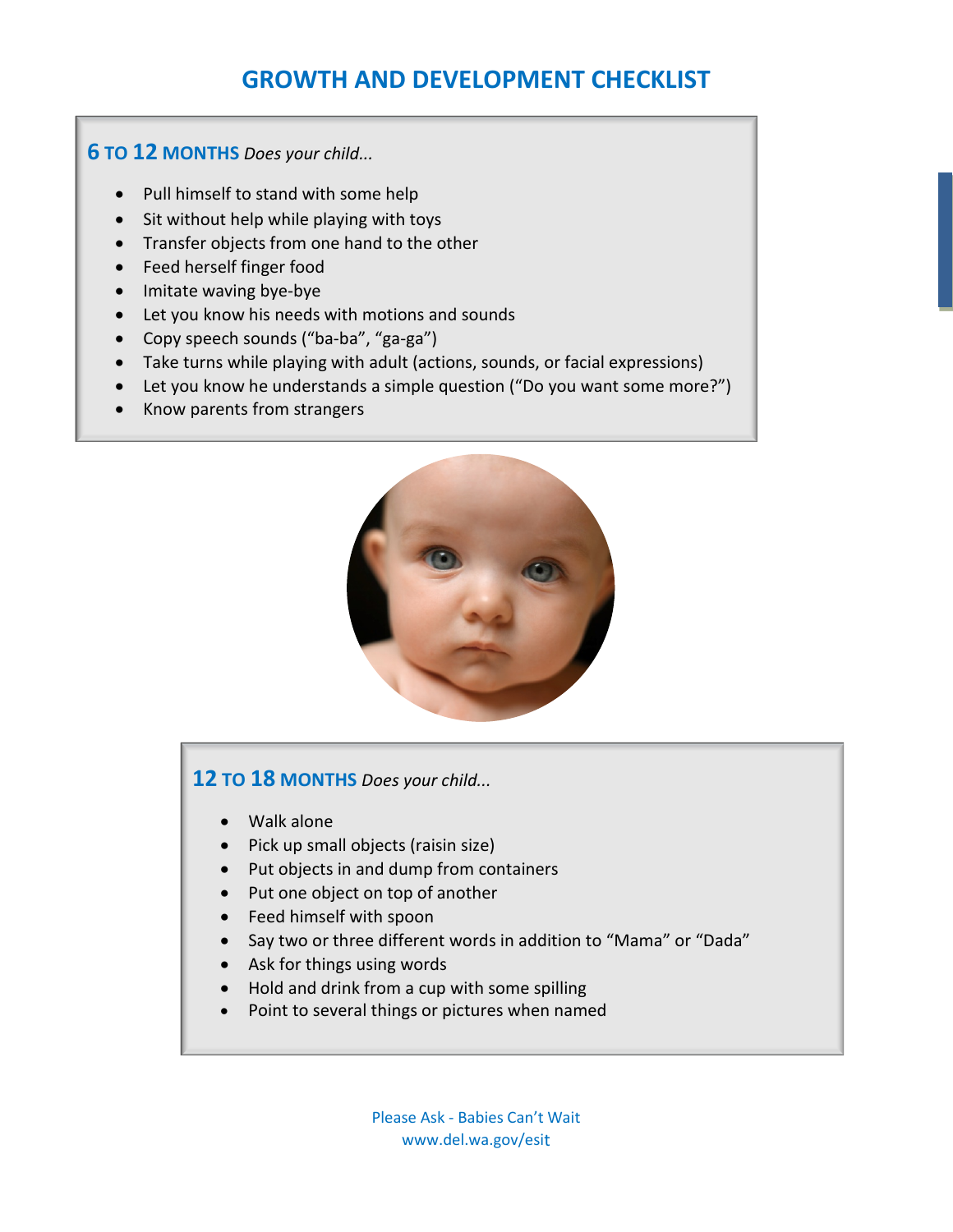#### **18 MONTHS TO 2 YEARS** *Does your child...*

- Walk up and down stairs with his hand held
- Scribble
- Move her body in time to music
- Put two words together ("more juice")
- Begin to ask questions, ("juice?", "bye-bye?")
- Feed himself a sandwich, taking bites
- Take off socks and shoes
- Look at story book pictures with an adult
- Make simple choices among toys (puzzles or trucks)
- Copy another child's play (pouring sand, throwing ball)



### **2 TO 3 YEARS** *Does your child...*

- Walk well, run, stop, step up, and squat down
- Stack 3 or more objects
- Use a spoon and cup all by herself
- Follow two-step directions ("Get the book and put it on the table")
- Name five to six body parts on himself
- Take part in simple conversation
- Answer simple "what" and "what do" questions ("What do you want for lunch?")
- Point to or name objects when told their use ("What do you drink with?")
- Help with simple tasks (picking up toys)
- Use 2-3 word sentences regularly